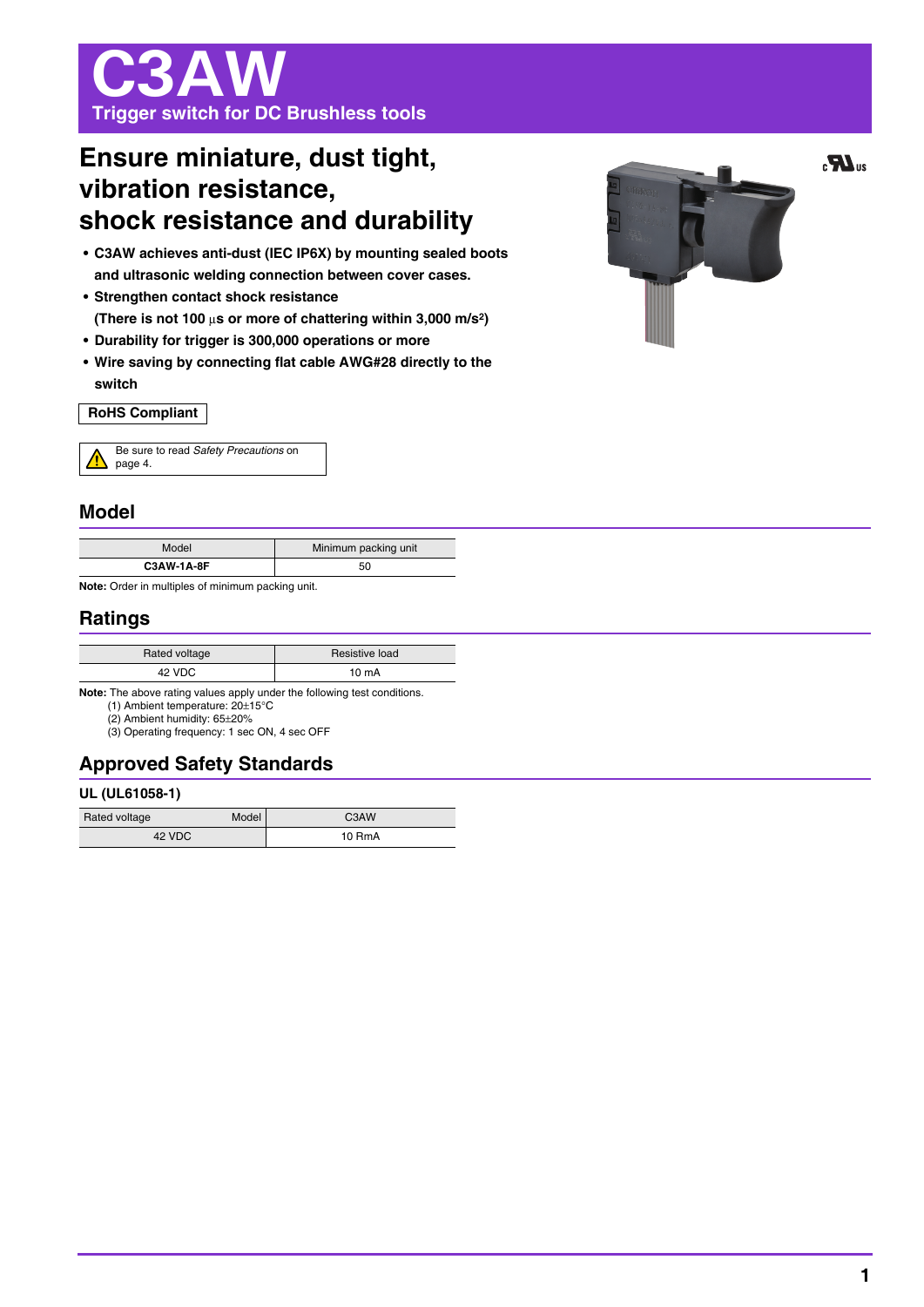## **Mechanical Characteristics**

| <b>Mechanical durability</b>                                                           | <b>Trigger</b> | Operation cycle: 300,000 or more, Operating speed and frequency: 400 mm/sec, 60 /min                                                                                         |  |  |  |
|----------------------------------------------------------------------------------------|----------------|------------------------------------------------------------------------------------------------------------------------------------------------------------------------------|--|--|--|
|                                                                                        | Lever          | Operation cycle: 50,000 or more, Operating frequency: 60 /min                                                                                                                |  |  |  |
| <b>Electrical durability</b>                                                           |                | Operating cycle: 200,000 or more, resistance load DC 42 V 10 mA                                                                                                              |  |  |  |
| <b>Vibration resistance</b>                                                            |                | Double amplitude 1.5 mm, 10 to 2,000 Hz (Vibration acceleration: 200 m/s <sup>2</sup> max.)<br>XYZ direction, 2 hrs each                                                     |  |  |  |
| <b>Shock resistance</b>                                                                |                | Malfunction 3000 m/s <sup>2</sup>                                                                                                                                            |  |  |  |
| Contact resistance (Initial)<br>(Voltage drop method at DC 6 V 1 mA)                   |                | 10 $\Omega$ max.<br>Flat Cable No. 1-5 (At TTP):<br>Flat Cable No. 4-6 (Lever at F position): 10 $\Omega$ max.<br>Flat Cable No. 4-7 (Lever at R position): 10 $\Omega$ max. |  |  |  |
| Insulation resistance (Between terminals)<br>(Insulation resistance meter at DC 250 V) |                | 100 MΩ min.<br>Flat Cable No. 1-5 (At FP):<br>Flat Cable No. 4-7 (Lever at F position): 100 MΩ min.<br>Flat Cable No. 4-6 (Lever at R position): $100 M\Omega$ min.          |  |  |  |
| Dielectric strength (Between terminals)                                                |                | Flat Cable No. 1-5 (At FP):<br>AC 250 V 1 min<br>Flat Cable No. 4-7 (Lever at F position): AC 250 V 1 min<br>Flat Cable No. 4-6 (Lever at R position): AC 250 V 1 min        |  |  |  |
| Operating temperature limit                                                            |                | -20 $\degree$ C to +65 $\degree$ C (without icing and condensing)                                                                                                            |  |  |  |
| <b>Operating humidity limit</b>                                                        |                | 85% RH max. (at $+5^{\circ}$ C to $+35^{\circ}$ C)                                                                                                                           |  |  |  |
| <b>Protective structure</b>                                                            |                | <b>IEC IP6X</b>                                                                                                                                                              |  |  |  |
|                                                                                        |                |                                                                                                                                                                              |  |  |  |

**Note:** These are initial values.

## **Operation Characteristics**

| Content                              |                 | <b>Trigger</b>   | Lever     |
|--------------------------------------|-----------------|------------------|-----------|
| <b>Total operating force</b>         | TTF max.*1      | 20 N             | $5\pm3$ N |
| Release force                        | RF min.*2       | 1 N              | $---$     |
| Main switch ON position (A-B)        | <b>PT1</b>      | $2.0 \pm 0.3$ mm | $--$      |
| Variable output start position (A-C) | PT <sub>2</sub> | $2.8 \pm 0.4$ mm | $--$      |
| Full speed position (A-D)            | PT <sub>3</sub> | $6.5 \pm 0.5$ mm | $---$     |
| Total travel (A-E)                   | тт              | $8.5 \pm 0.5$ mm | (13°)     |
|                                      |                 |                  |           |

**Note:** These are initial values. **\*1.** TTF is maximum load of up to total travel.

**\*2.** RF is the value of the minimum of up to return to the front of 1 mm free position (FP) from total travel position (TTP).

**\*3.** The lever load is measured in the position shown in the figure below.

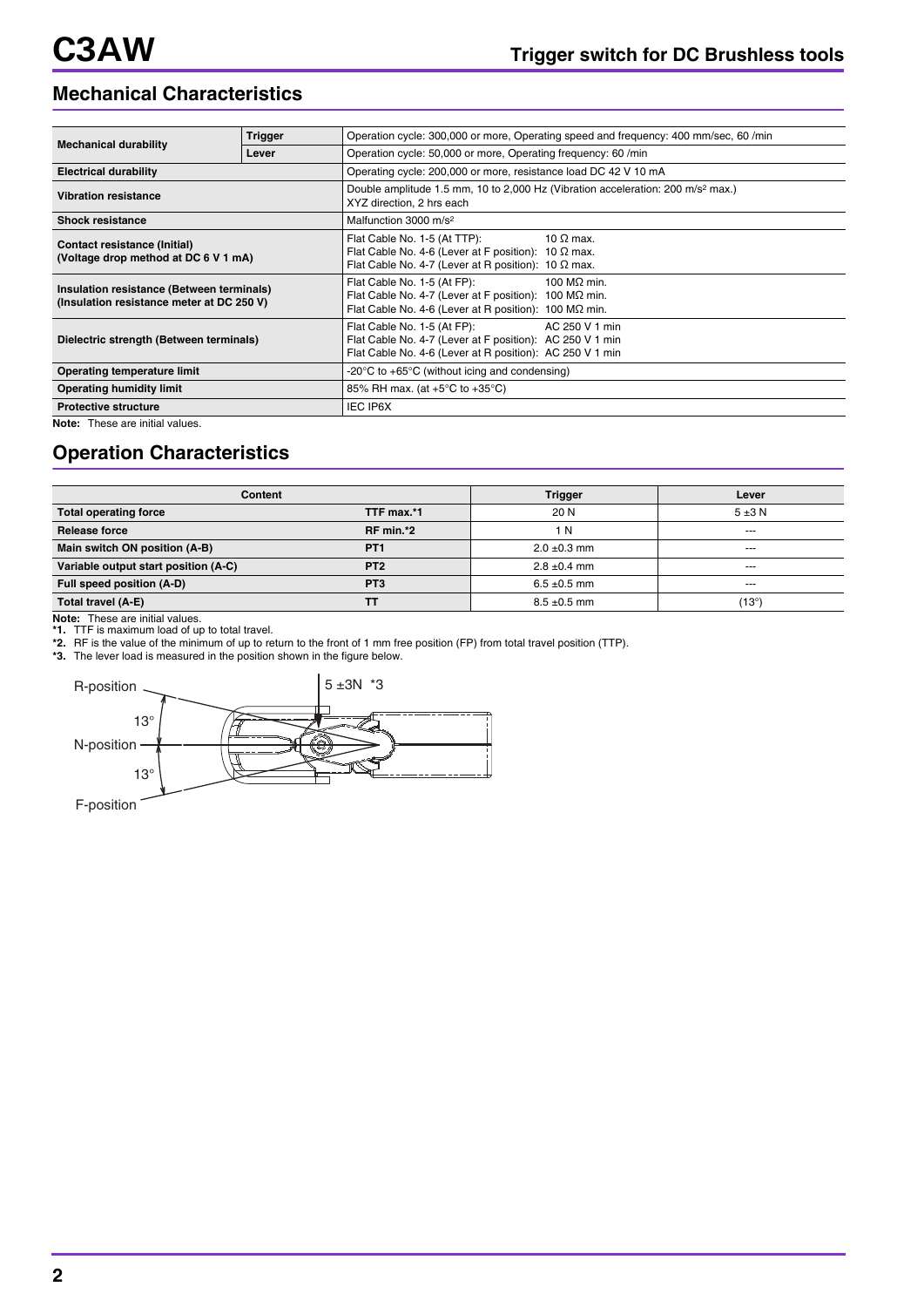## **Output variation characteristics**

| Variable start voltage   | $\sim$ | 0.3V          |
|--------------------------|--------|---------------|
| Full speed start voltage | J min. | $4.8^{\circ}$ |

**\*** The above output voltage is the voltage between flat cable Nos. 3 and 4 when DC 5 V is applied between flat cable Nos. 2 and 4.

[Switch internal connection diagram]





**Structure**

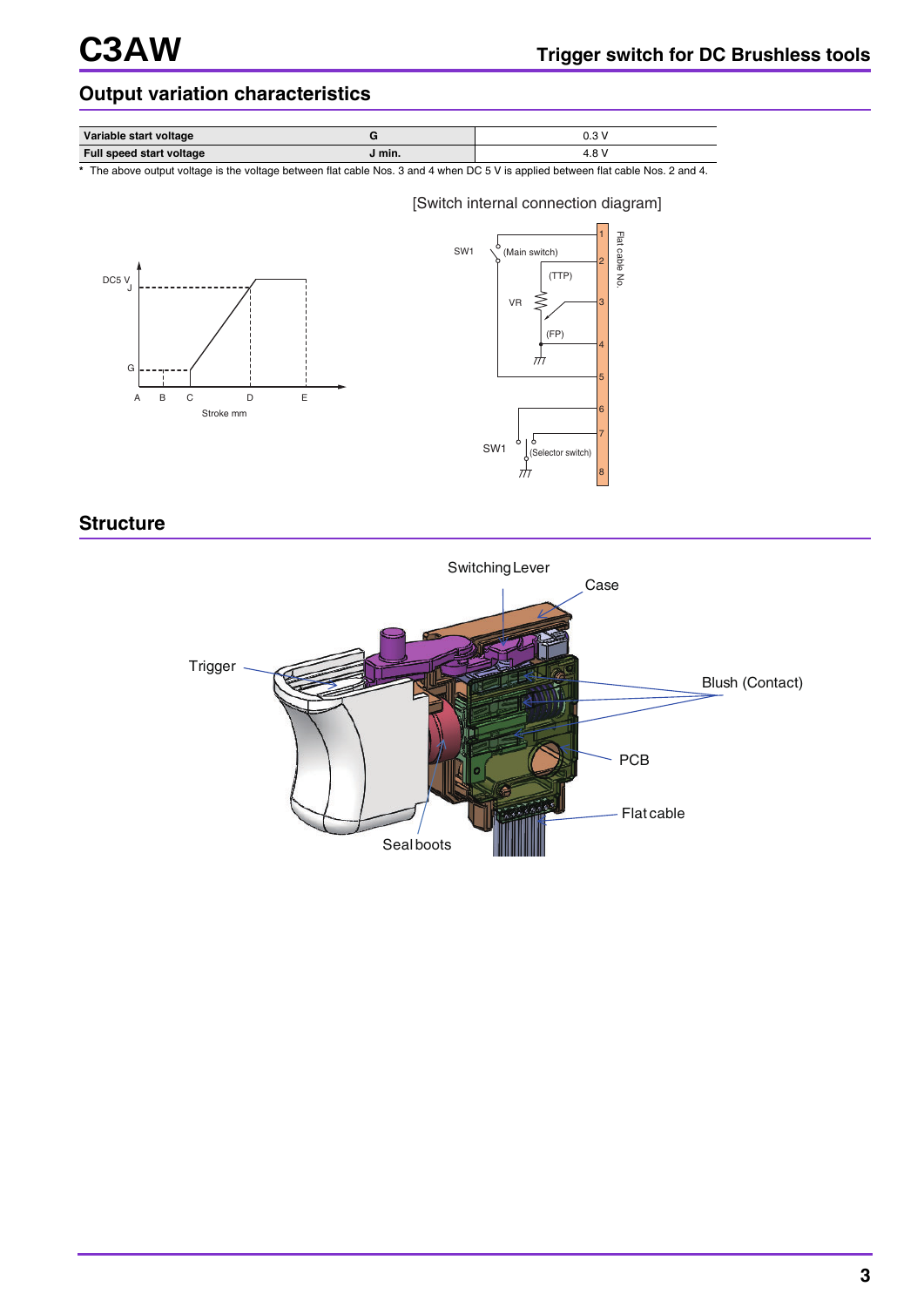## **Dimensions (Unit: mm)**



## **Safety Precautions**

#### **Usage and storage environment**

- **1.** Do not use/store the products where it is subject to corrosive gasses such as H2S/SO2/NH3/HNO3/Cl3, and sea breeze.
- **2.** Do not apply any force which causes deformation and deterioration.
- **3.** Do not apply oil to the product.
- **4.** Avoid direct sun.
- **5.** Do not storage where visible dust is.

#### **Flat cable connections**

• Please use it after confirming the cable is properly connected.

#### **Precautions for Safe Use**

#### ● **Always observe the following cautions to ensure safety.**

#### **Mounting**

Before mounting, dismounting, wiring, or inspecting a switch, be sure to turn OFF the power supply to the switch, otherwise an electric shock may be received or the switch may burn.

#### **Wiring**

- Do not perform wiring when power is being supplied to a switch. Also, do not touch any of the charged terminals when power is being supplied. Otherwise, electric shock may be received.
- Follow the instructions provided in *Correct Use* for all wiring and soldering work. Using a switch with improper wiring or soldering may result in abnormal heating when power is supplied, possibly resulting in burning.

#### **Contact Load**

Select suitable switch ratings after confirming contact load. If the contact load is excessive for the contacts, the contacts may weld or shift, possibly resulting in short-circuits or burning when power is supplied.

#### **Load Types**

Some types of loads have a large difference between steadystate current and inrush current, as shown in the following diagram. Select a switch with ratings suitable for the type of load. Select a switch with ratings suitable for the type of load. The higher the inrush current in the closed circuit is, the more the contact abrasion or shift there will be. Consequently, contact welding or shifting may occur, possibly resulting in short-circuits or burning.

#### **Types of Load vs. Inrush Current**



#### **Operating Atmosphere**

Do not use switches in atmospheres containing combustible or explosive gases. Arc or heat generated by switching may cause fires or explosions.

#### **Shock on Individual Switches**

Do not drop or disassemble switches. Not only will characteristics be jeopardized, but also damage, electric shock, or burning may result.

#### **Durability**

The durability of a switch greatly varies with switching conditions. Before using a switch, be sure to test the switch under actual conditions in the actual application and to use the switch within the switching operations causing no problem. If a deteriorated switch is used continuously, insulation failures, contact welding, contact failures, switch damage, or switch burnout may result.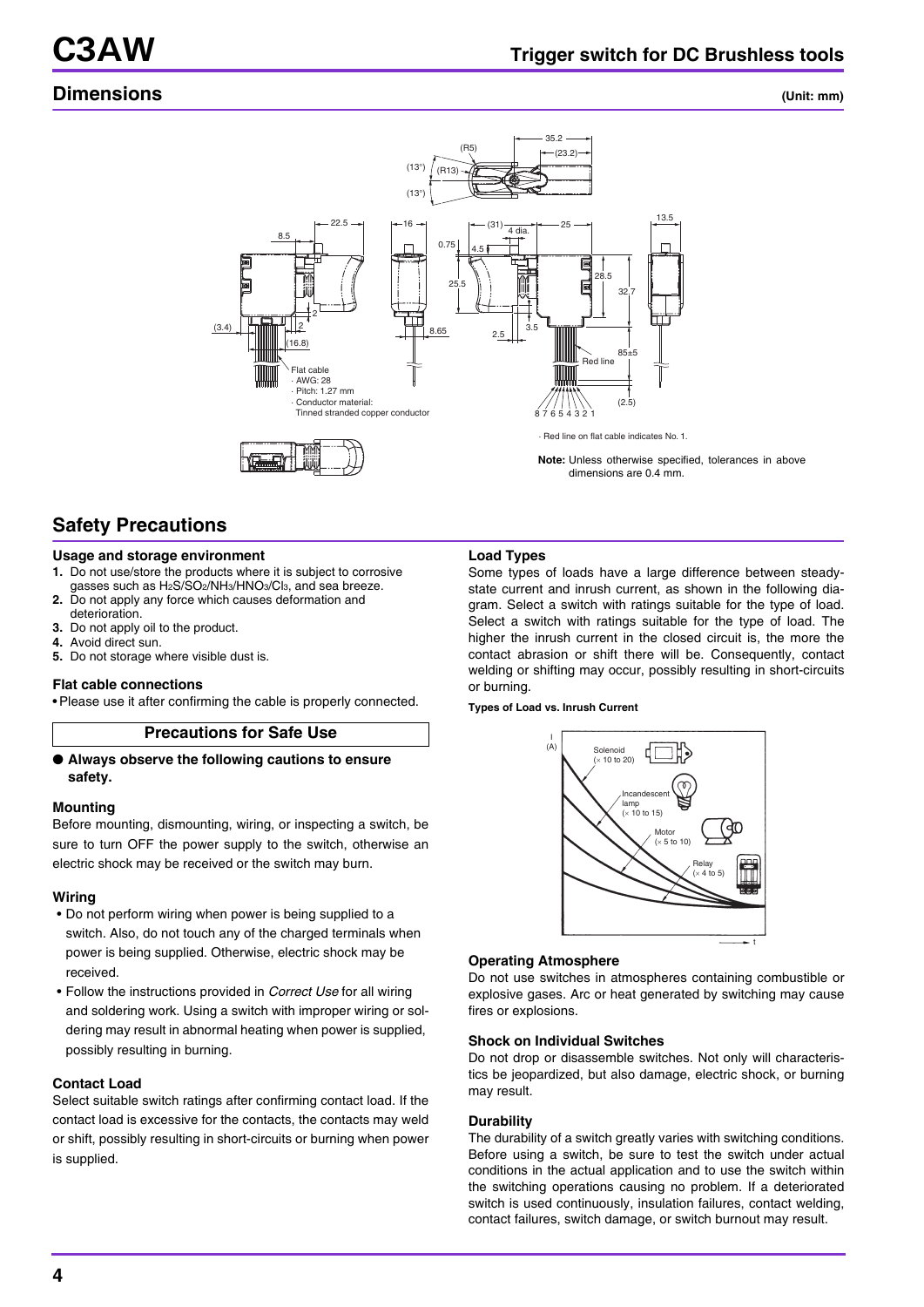#### **Precautions for Correct Use**

#### **Using Switches**

- When switches are actually used, unforeseen accidents may occur. Before using a switch, perform all possible testing in advance.
- Unless otherwise specified, ratings and performances given in this catalog are for standard test conditions (i.e., +5 to +35°C, and +45% to +85% humidity). When performing testing in the actual application, always use the same conditions as will be used in actual usage conditions for both the load and the operating environment.
- Reference data provided in this catalog represents actual measurements from production samples in graph form. All reference data values are nominal.
- All ratings and performance values provided in this catalog are the results of a single test each rating and performance value therefore may not be met for composite conditions.
- Output voltage changes due to the brush sliding along the top surface of the circuit board in the switch. When there is contact resistance between the circuit board and the brush, it goes into a state of high impedance, and the output voltage fluctuates. To prevent this from happening, a pull-up/down circuit can be implemented.

Check the level of output voltage fluctuations and compatibility of this circuit with your application to determine if this switch fits your needs.